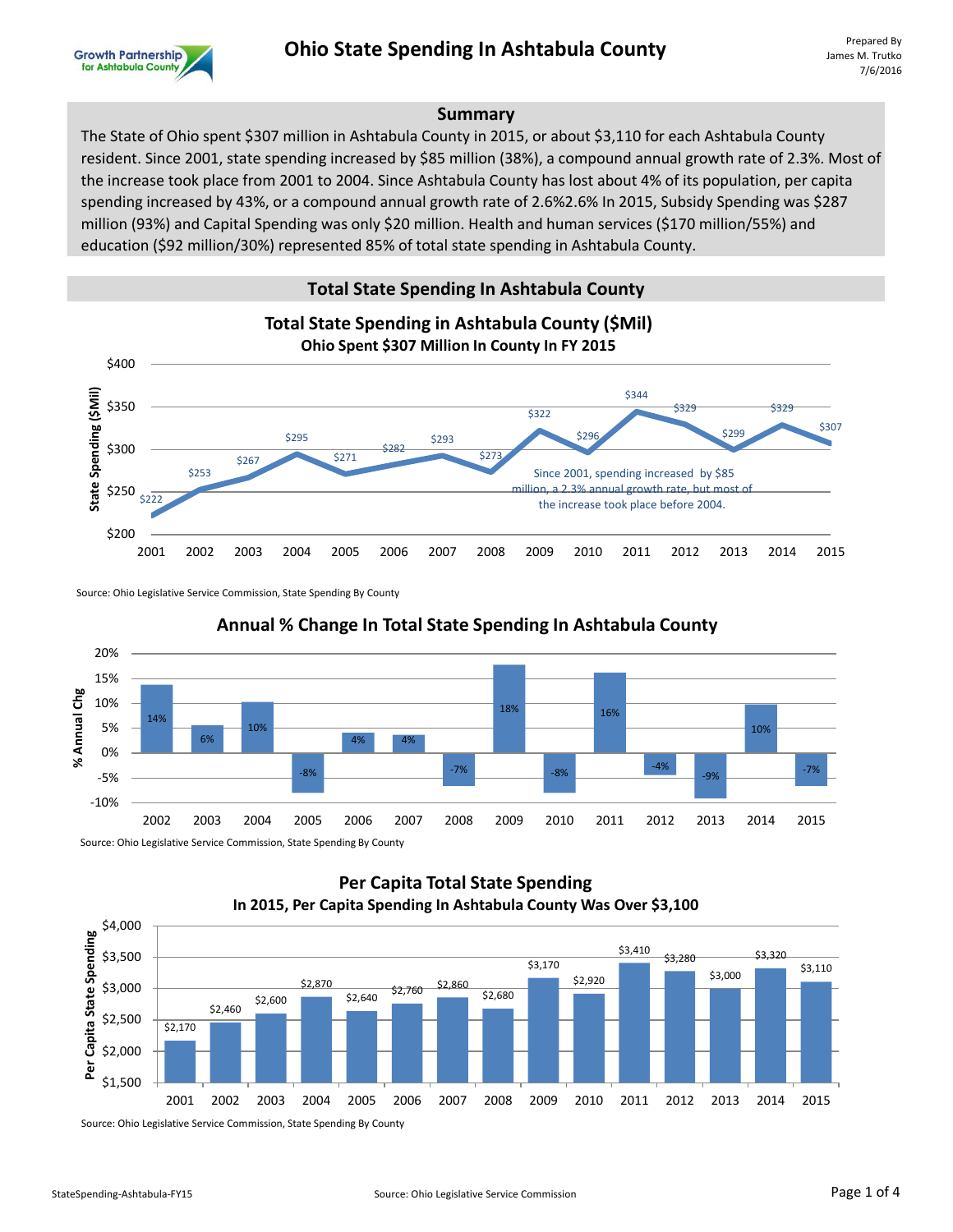

# **Ohio State Spending In Ashtabula County**

## **Subsidy & Capital State Spending In Ashtabula County**

In 2015, Subsidy Spending was \$287 million, an increase of \$81 million (39%) since 2001. Capital Spending was only \$20 million, just \$4 million (26%) more than 2001. Subsidy Spending had a 2.4% compound growth rate, while Capital Spending increased by 1.7% per year. Capital spending has averaged only 12% of total spending since 2001.



Source: Ohio Legislative Service Commission, State Spending By County

**State Capital Spending In Ashtabula County (\$Mil) Since 2001, State Capital Spending Averaged 12% of Total Spending**  \$70 70% \$62 \$58 \$60 60% **Rad Cap Spending % of Total** \$53 State Spending (\$Mil) **State Spending (\$Mil)** \$48 \$45 \$50 50% ቴ \$39 \$40 40% \$29  $$28 \t 5$ \$30 30%  $$22$   $$23$ Spend \$20 \$20 \$16 \$20 20% ဒီ \$10 10% 7% 12% 12% 16% 8% 8% 10% 10% 18% 15% 18% 16% 7% 12% 7% \$0 0% 2001 2002 2003 2004 2005 2006 2007 2008 2009 2010 2011 2012 2013 2014 2015 % Capital Spending **Capital Spending (\$Mil)** 

Source: Ohio Legislative Service Commission, State Spending By County



Source: Ohio Legislative Service Commission, State Spending By County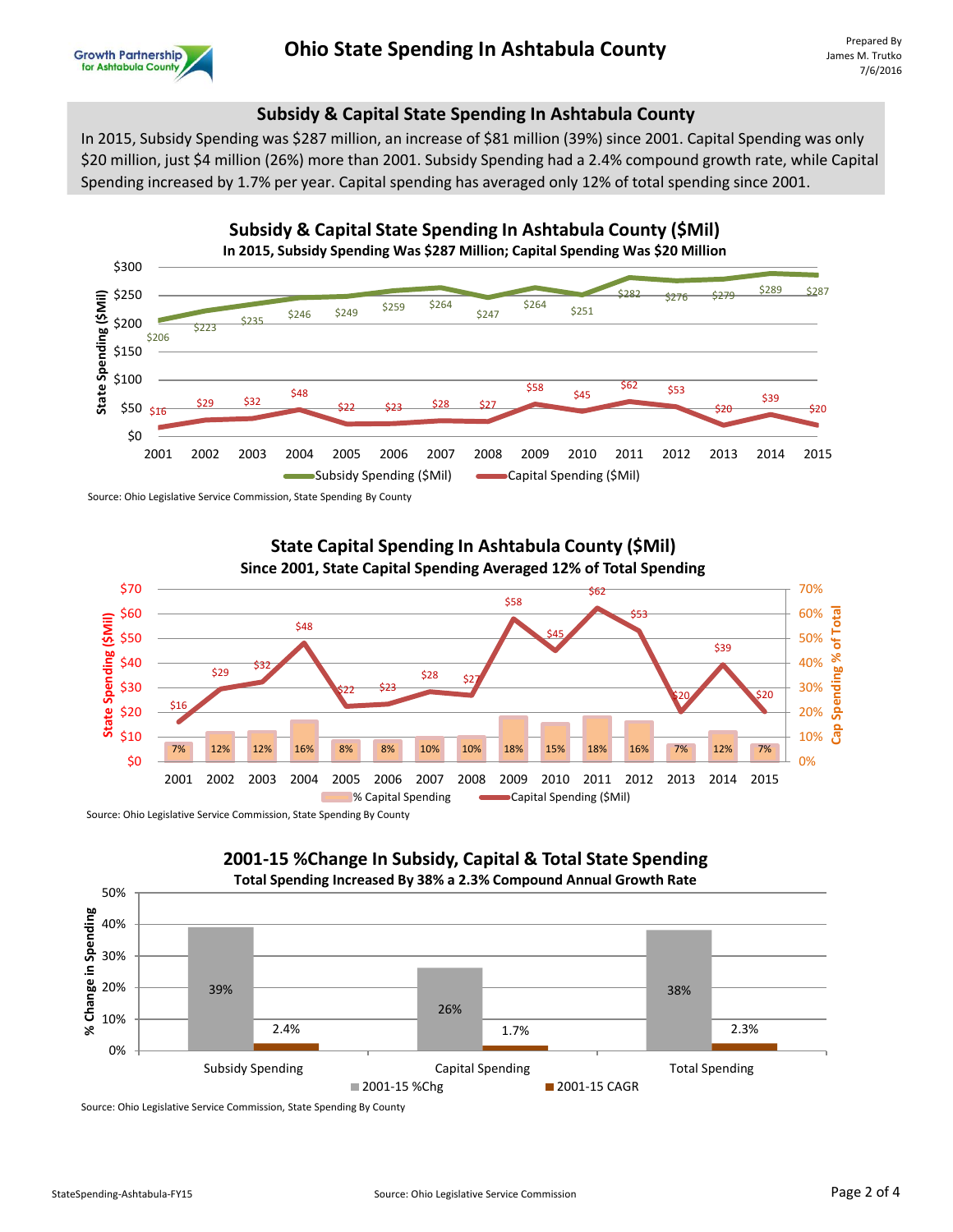

## **Subsidy & Capital State Spending**

In 2015, Health & Human Services State Spending in Ashtabula County was \$170 million, about 55% of Total Spending. Education State Spending in Ashtabula County was \$92 million, 30% of the total. On a per capita basis, Health and Human Services (\$1,722) and Education (\$934) returned the most spending to Ashtabula County. Other categories (including transportation, revenue distribution, justice & corrections and general government) accounted for only 15% of total state spending in Ashtabula County.



Source: Ohio Legislative Service Commission, State Spending By County



#### **Per Capita State Spending By Category**

Source: Ohio Legislative Service Commission, State Spending By County

## **State Spending By Category As % of Total Spending Health/Human Services & Education Represented 80% of Total Spending**



Source: Ohio Legislative Service Commission, State Spending By County